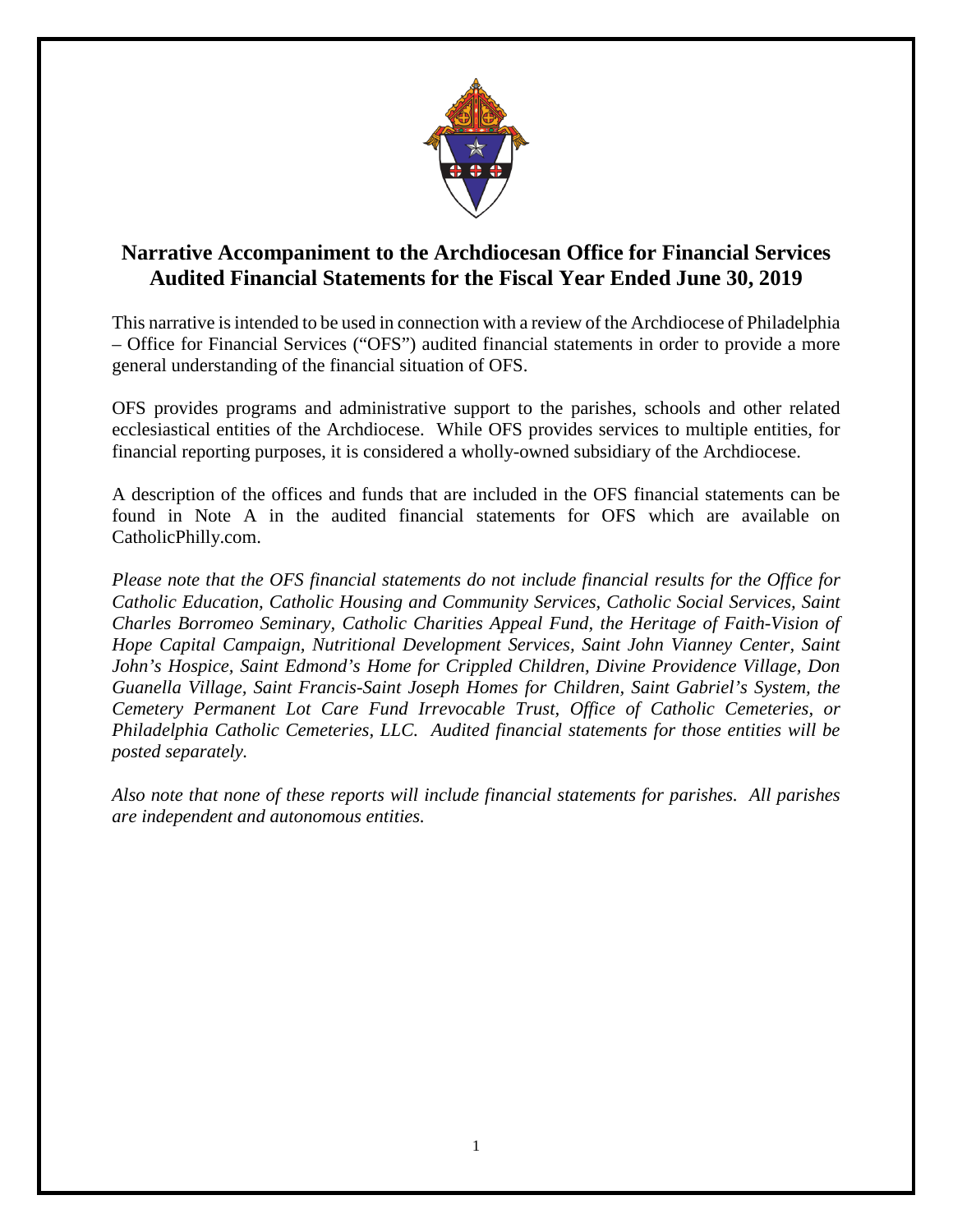### *Analysis of FY 2019 Results*

The analysis below presents the "Change in Net Assets Before Other Items" for the year ended June 30, 2019. This amount (i.e. the \$103.6 million deficit shaded below) can be found in the Statement of Activities and Changes in Net Assets under the caption "Change in Net Assets Before Other Items" in the "Without Donor Restrictions" column (the actual amount is (\$103,630,511) which has been rounded to (\$103.6) million in the presentation below). We believe that the analysis presented below provides a meaningful disclosure of results after adjusting for the impact of items that are non-recurring in nature.

|              | (in millions)                                    | FY 2019   |
|--------------|--------------------------------------------------|-----------|
|              | Change in Net Assets Before Other Items          | \$(103.6) |
|              | Non-Recurring Items                              |           |
| A            | Risk Insurance and                               |           |
|              | Welfare Benefits Trust experience                | 106.7     |
|              | Investment Gains (includes investment income)    | (.4)      |
| $\mathbf{A}$ | Deposit and Loan Program experience              | .7        |
| $\bf{B}$     | Net Gain on the Sale of Real Estate              | (4.7)     |
| $\mathbf C$  | Legal and professional fees                      | 2.5       |
|              | Recurring Surplus including Depreciation Expense | 1.2       |
|              | Depreciation expense                             | 1.6       |
|              | Recurring Surplus excluding Depreciation Expense | 2.8       |

The experience of the Risk Insurance and Welfare Benefits Trusts and the Deposit and Loan Program Trust is the change in net assets before other items and should be considered separately and treated as non-recurring. The assets in these trusts are not available for general operating needs. **A B**

- In September 2018, the Archdiocese closed on the sale of the Newman Center property providing ministry to Drexel University and University of Pennsylvania communities. The net gain represents the net proceeds remaining to OFS after the disposition of funds for constructions cost and the establishment of a "quasi endowment" necessary to continue the Newman Center Ministry. Also included in the net gain is approximately \$700,000 from the sale of land located in West Chester.
- Primarily includes legal and professional fees incurred related to the following, as of June 30, 2019: Sproul Road (\$85,000), the Cathedral Block (\$156,000), the Newman Center property serving the University of Pennsylvania and Drexel University Catholic Communities (\$20,000), and the Federal Grand Jury investigation (\$2,225,000). **C**

The "Recurring Surplus excluding Depreciation Expense" caption above represents what we refer to as our "core" (excludes items of a non-recurring nature and depreciation) operating result.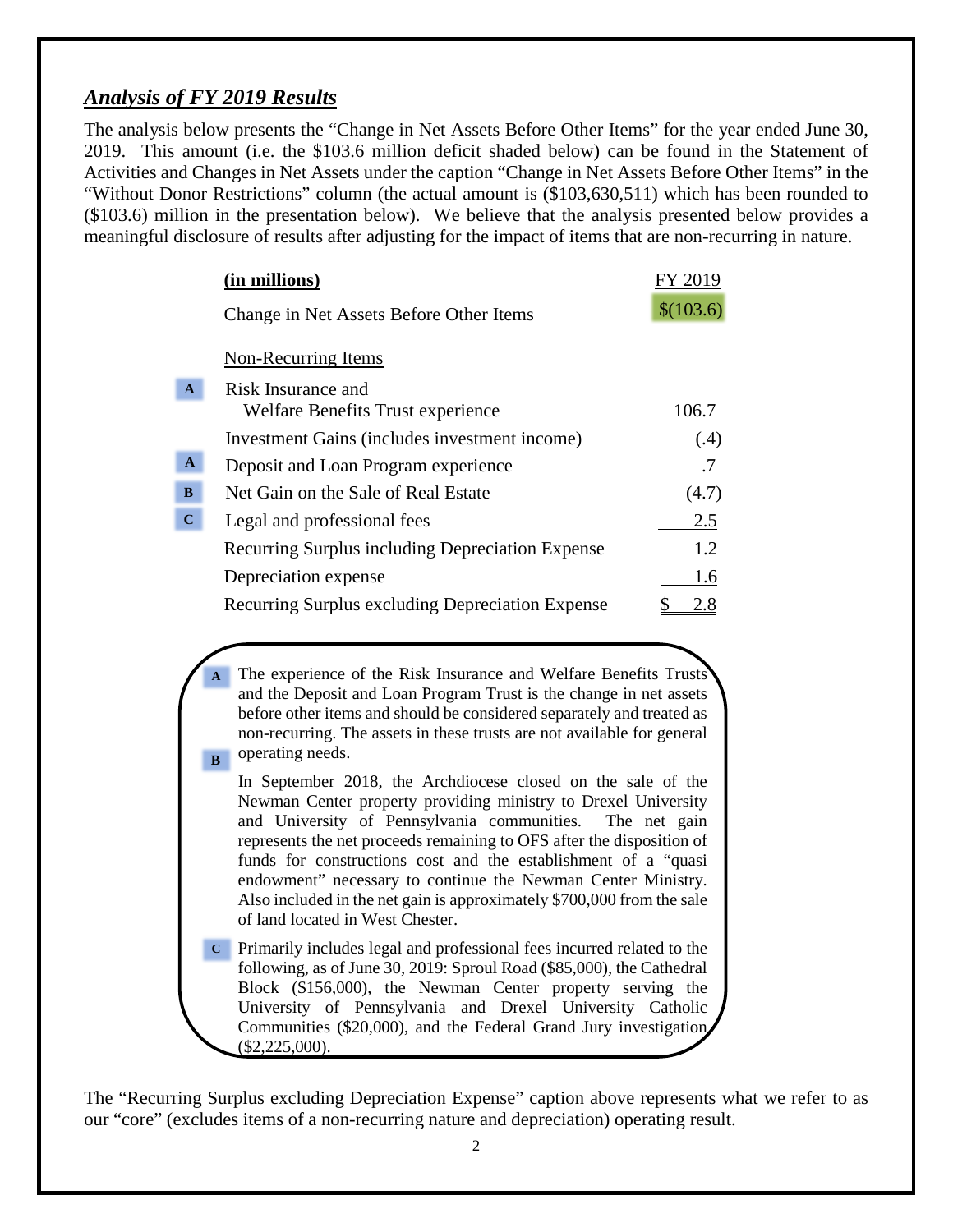# *Discussion of Other Significant Matters*

In connection with our recent financial disclosures we have provided specific commentary regarding certain balance sheet obligations. As of June 30, 2019 the following balance sheet obligations remain underfunded:

- Deposit and Loan Program Trust
- Insurance Fund/Risk Insurance Trust
- Lay Employees' Retirement Plan

Please find an update as of June 30, 2019 for each of these obligations below.

#### **Deposit and Loan Program**

<span id="page-2-0"></span> $\overline{a}$ 

Included in the financial statements for the Office for Financial Services are all assets and liabilities of the Archdiocese of Philadelphia Deposit and Loan Program Trust Fund ("Deposit and Loan Program Trust" or "D&L"). The Deposit and Loan Program Trust is a separate legal entity that provided a deposit and loan program for the benefit of parishes to assure continuation of the ecclesial goals of the Archdiocese and the parishes. Parish funds on deposit in the Deposit and Loan Program Trust receive a competitive interest rate. Historically these funds have been loaned to other parishes for construction and other projects. As noted at the asterisk ([\\*](#page-2-0)) below effective on February 17, 2017, the trustees of the D&L instituted a moratorium on accepting deposits, opening new accounts and making new loans.

In May 2012, the Archdiocese executed a promissory note to the Deposit and Loan Program Trust. In May 2013, the promissory note was amended to increase the amount of the note to \$82 million, which represented the excess of deposits over assets as of June 30, 2012. The promissory note is collateralized by specific pledged real estate assets which are documented in the note. As pledged properties are sold or monetized, net proceeds from these collateral transactions will be deposited into the Deposit and Loan Program Trust, in accordance with the provisions of the promissory note. In the event a transaction generates in excess of \$20 million in net proceeds, the Archdiocese has discretion regarding alternative uses for the excess so long as remaining pledged assets are at least equal to the then outstanding principal amount owed.

As of June 30, 2019 the underfunded obligation (i.e. the excess of deposits over assets) in the Deposit and Loan Program Trust was as follows:

|                                       | (in millions) |
|---------------------------------------|---------------|
| D&L Deposits                          | \$53.0        |
| D&L Assets (excludes promissory note) | 26.2          |
| <b>Excess of Deposits Over Assets</b> | \$ 26.8       |

As disclosed in the audited financial statements, effective February 17, 2017 the trustees of the D&L instituted a moratorium on accepting deposits, opening new accounts and making new loans under the program. During the year ended June 30, 2017, the trustees implemented a distribution from the D&L of parish cemetery perpetual care funds and endowment funds so that these balances could be more appropriately invested. Cash distributions, equal to 20% of depositor balances, were also made to each depositor. During the year ended June 30, 2018, all depositors' balances less than \$12,500 were fully distributed and cash distributions equal to 17.5% of remaining balances were also made to each depositor. During the year ended June 30, 2019, all depositors' balances less than \$15,000 were fully distributed and cash distributions equal to 15% of remaining balances were also made to each depositor.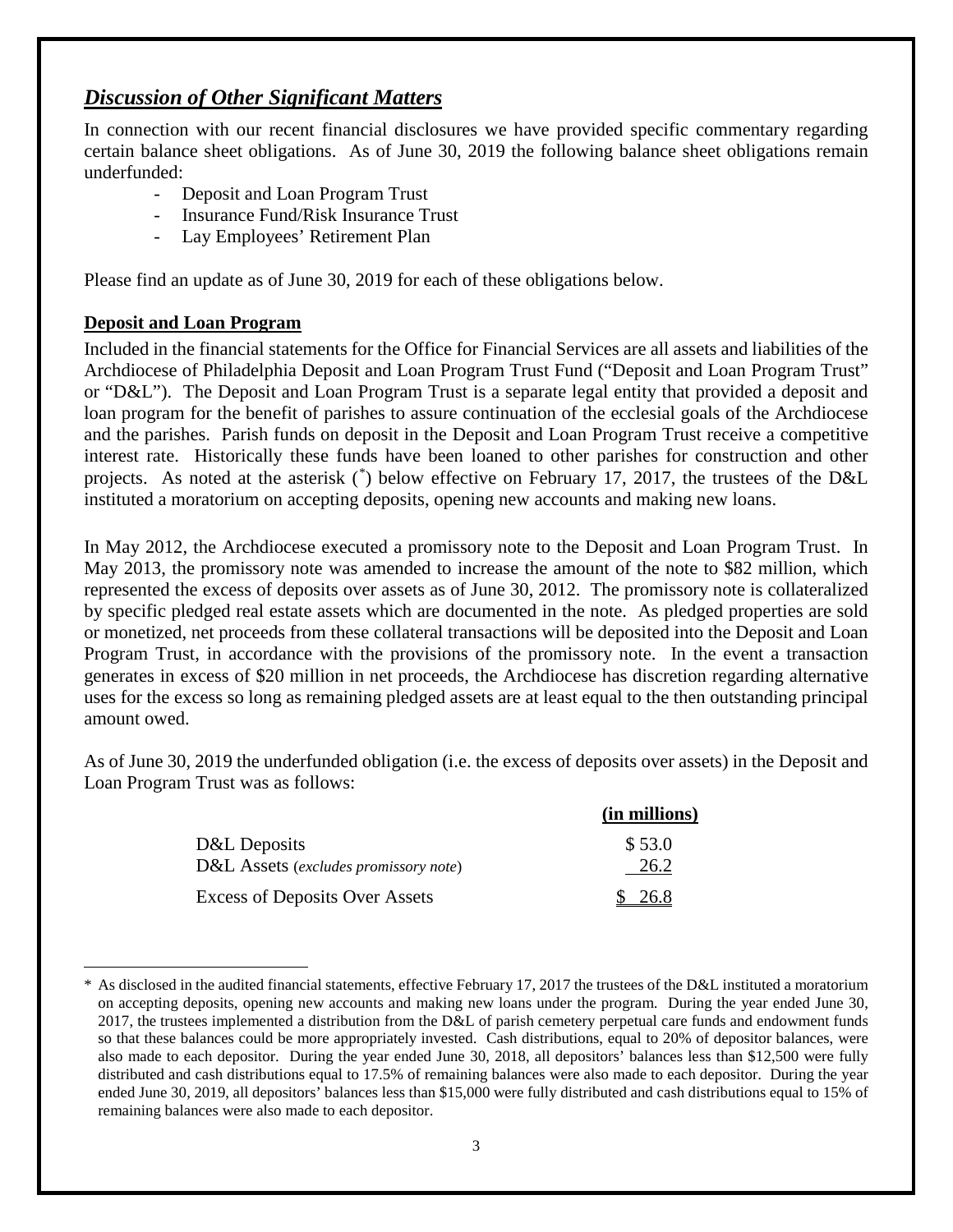As of June 30, 2019 the balance outstanding on the promissory note was \$32.1 million, which is greater than the underfunded obligation noted above. We estimate that the value associated with pledged properties will be sufficient to resolve the remaining underfunded obligation in the Deposit and Loan Program Trust.

#### **Insurance Fund/Risk Insurance Trust**

Effective July 1, 2014, the Archdiocese of Philadelphia Risk Insurance Trust ("Risk Insurance Trust") replaced the Insurance Fund. On that date the assets and liabilities of the Insurance Fund were assigned to and assumed by the Risk Insurance Trust. The Risk Insurance Trust administers the risk management program of the Archdiocese. As part of the risk management program, levels of self-insurance risk are retained. As of June 30, 2019 insurance related liabilities exceeded dedicated insurance assets, as follows:

|                                                   | (in millions) |
|---------------------------------------------------|---------------|
| Insurance Related Liabilities <sup>‡</sup>        | \$122.4       |
| Insurance Related Assets (excl. prepaid expenses) | 16.6          |
| Excess of liabilities over assets                 | \$105.8       |

#### **Lay Employees' Retirement Plan**

The Lay Employees' Retirement Plan (LERP) is considered a multiemployer plan for financial reporting purposes. As such, the assets and actuarially determined liabilities for this plan are not included in the OFS financial statements. The Archdiocese froze this defined benefit pension plan effective June 30, 2014.

While not a direct liability of OFS the amount by which the plan liability exceeds plan assets is a liability of the Archdiocese. The preliminary estimate of the actuarially determined liability for this plan as of June 30, 2019 was \$582.0 million.

When the estimated liability is compared to plan assets available for benefits as of June 30, 2019 (approximately \$511.2 million), the plan's shortfall is approximately \$70.8 million. The funded status of the LERP as of June 30, 2019 has improved to 87.8%, versus 86.6% as of June 30, 2018.

<span id="page-3-0"></span>Includes managements' estimate of the amount required for the Independent Reconciliation and Reparations Program ("IRRP"), a program the Archdiocese commenced on November 13, 2018 to further its efforts to help survivors. The IRRP is a voluntary compensation program for survivors who allege they were sexually abused as minors by clergy of the Archdiocese. Regardless of when the harm occurred, eligible claimants may participate in the IRRP. Victims present their claims to Independent Claims Administrators, Kenneth Feinberg and Camille Biros ("Administrators"), who determine whether and what amount of compensation to offer. The Archdiocese has committed to paying, on a claim-by-claim basis, the amounts the Administrators independently determine to be appropriate in each case. While the Archdiocese may not challenge the determinations of the Administrators, each claimant is free to accept or reject the compensation offer. The Archdiocese's payment obligation cannot be specifically quantified until each claimant receives his or her unique compensation offer and then chooses whether to accept the settlement. If the claimant accepts the settlement he or she also signs a release relinquishing any right to sue the Archdiocese and its affiliates in the future. Based on claims paid through June 30, 2019 and open claims that still need to be settled, management of the Archdiocese expects that the ultimate cost of this program will be approximately \$126.5 million. The IRRP claim period ended September 30, 2019, which means that all claims forms were to be postmarked by that date. As of June 30, 2019 claims and expenses paid relating to this program amounted to \$21.4 million.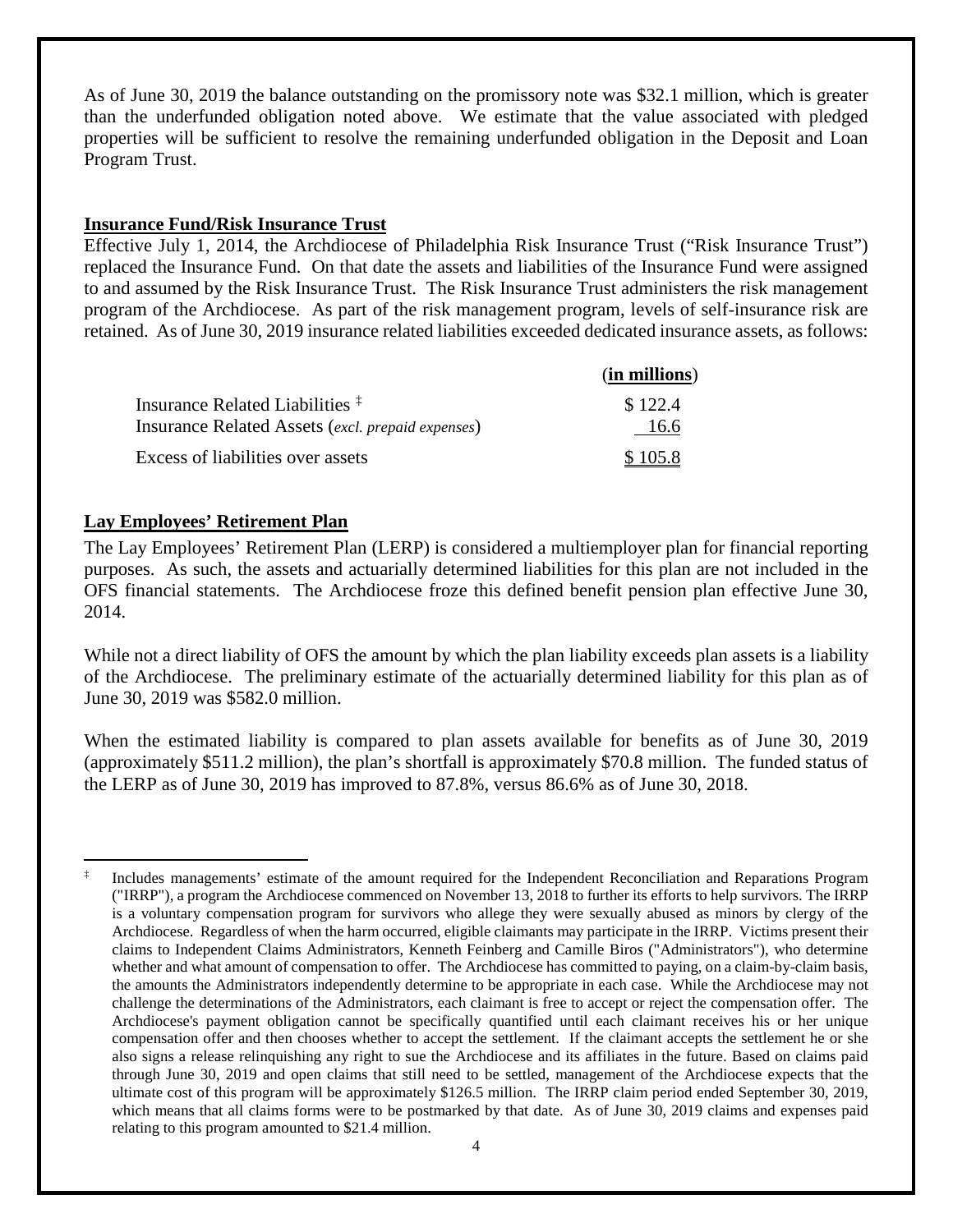## *Looking Forward*

The core operating result has been stabilized significantly since FY 2012's deficit of \$17.6 million. Since that time we have taken steps to ensure a break-even result and did achieve a surplus in FY 2019 and 2018 as a result of these steps. Our core operating results are presented graphically below.



Over the last 7 years we have also made *significant* progress against our underfunded balance sheet obligations.



Priests' retirement plans' assets (\$117.3M) exceeded liabilities (\$104.4M) by \$12.9M at June 30, 2019. **A**